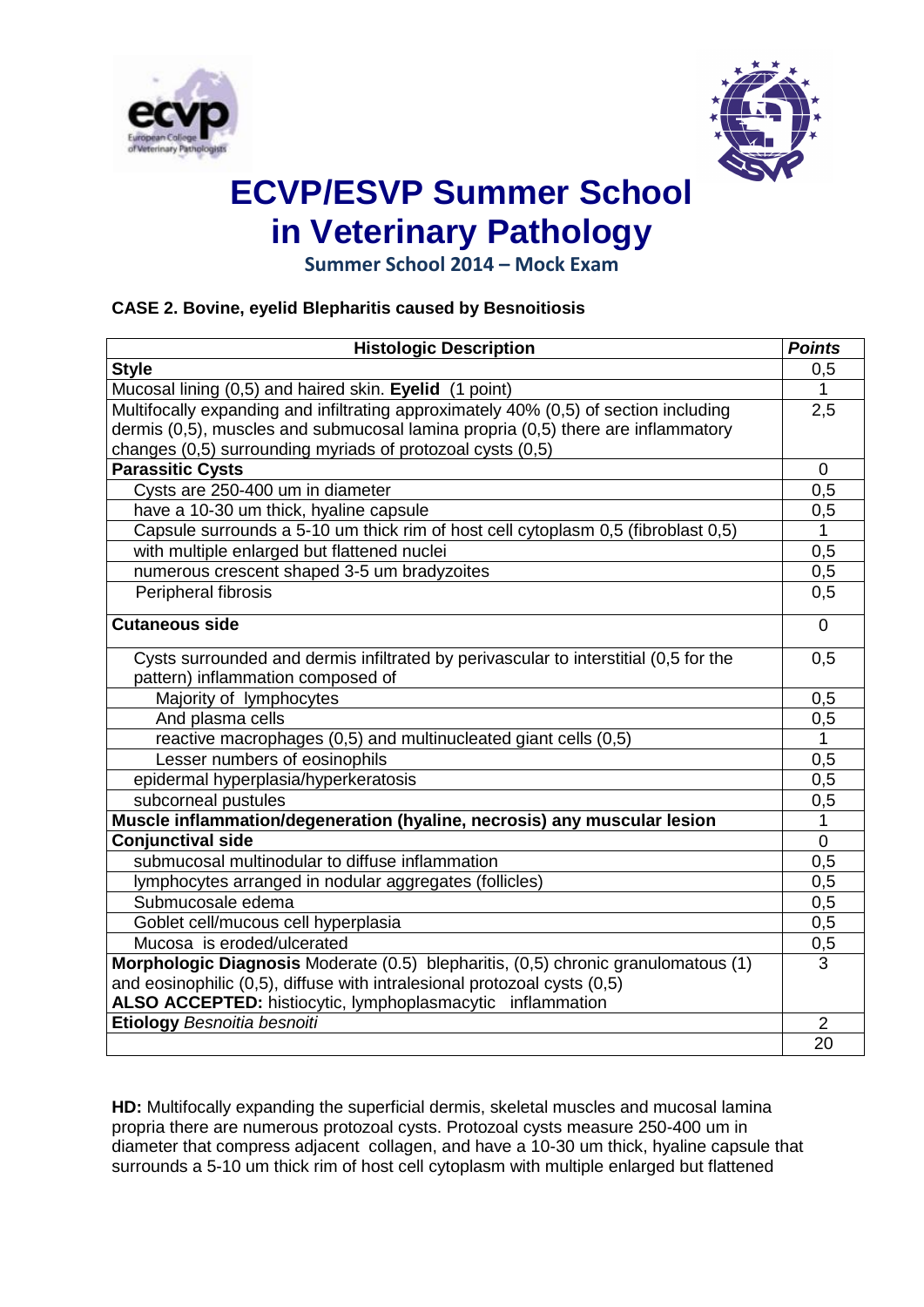



# **Summer School 2014 – Mock Exam**

nuclei that in turn surrounds numerous, densely packed crescentic 3-5 um bradyzoites. Rarely, cysts are ruptured or collapsed and devoid of bradyzoites. Multifocally there is a mild to moderate pericystic inflammatory infiltrate composed of moderate numbers of lymphocytes, plasma cells, macrophages, occasional multinucleated giant cells and fewer eosinophils. Multifocally, surrounding the cysts, there is increased amount of mature dermal collagen (fibrosis). The overlying epidermis is multifocally mildly hyperplastic with moderate orthokeratotic hyperkeratosis. The mucosal lining is multifocally eroded, has superficial mucous gland hyperplasia and submucosal inflammation similar to theone in the dermis and in associazion with multiple nodular aggregates (follciles).

**M D: Blepharitis** moderate chronic granulomatous, multifocal with intralesional protozoal cysts

### **E:** *Besnoitia besnoiti*

### **ED: Conjunctival and cutaneous** besnoitiosis

#### **General Discussion:**

- Host specific coccidian parasite of family Sarcocystidae, phylum Apicomplexa
- In the U.S., found primarily in rodents and opossums
- Disease is endemic in Africa, Asia, and Southern Europe primarily in bovids.

### **Pathogenesis:**

- Cats are the proposed definitive host.
- Intermediate hosts are cattle, wildebeest, impala, kudu.
- Arthropod transmission of bradyzoites occurs between intermediate hosts.
- Cysts develop in connective tissue throughout the body, especially in the skin, conjunctiva, mesentary, and scrotum.

### **Lifecycle:**

- Two-host life cycle: Definitive carnivore host and an intermediate herbivore host
- 4 days to 4 weeks prepatent period in definitive host
- 1-3 weeks from ingestion by intermediate host to tissue cysts
- Definitive host ingests tissue containing cysts > release bradyzoites which invade enterocytes and endothelial cells > merogony > merozoites enter enterocytes and develop into male or female gamonts (gametogony) > in situ fertilization of female > oocysts within enterocyte > enterocyte rupture > oocysts in feces
- Environment is where the oocysts sporulate and are infective to intermediate host.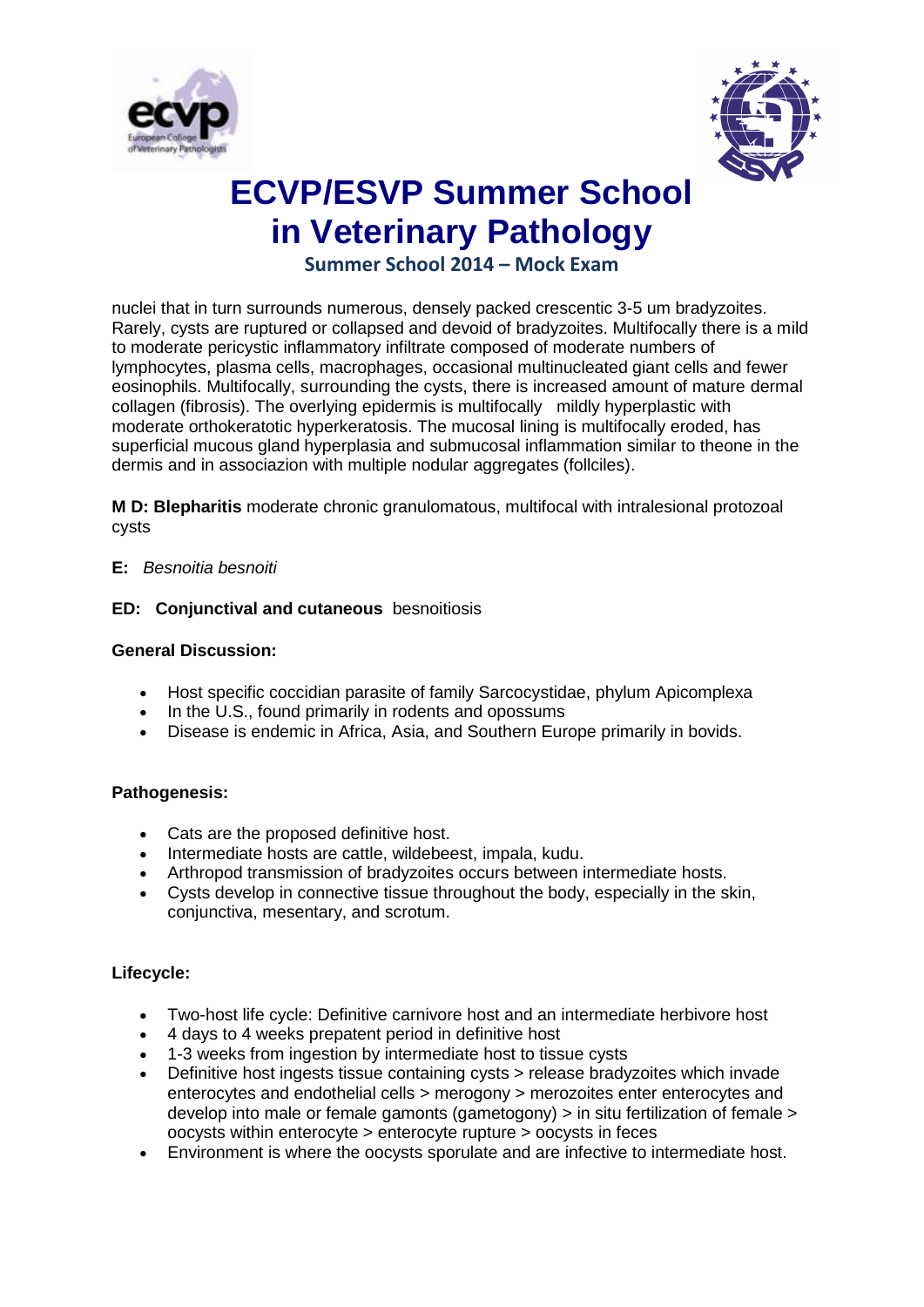



# **Summer School 2014 – Mock Exam**

 Intermediate host ingests sporulated oocyst >sporozoites excyst in gastrointestinal tract >penetrate host tissues >merogony >tachyzoites proliferate in macrophages, fibroblasts and endothelial cells with possible vasculitis and thrombosis >develop into bradyzoite cysts within fibroblasts

## **Typical Clinical Findings:**

- Disease progression in cattle:
- Acute febrile disease with asexual reproduction in endothelial cells characterized by photophobia, anasarca, anorexia, lacrimation, lymphadenopathy, hyperemic sclera, 10% fatality rate
- Chronic disease (typical presentation in cattle) with tissue cysts characterized by alopecia, hyperpigmentation, seborrhea, lichenification, scleroderma, necrosis; affects the face, joints, lower limbs, nasal cavity and male sterility when scrotum is infected
- Dyspnea when the infection is in the upper respiratory tract

## **Typical Gross Findings:**

Very firm cysts in the dermis, subcutis, connective tissue fascia of muscles, blood vessel walls, conjunctiva, mesentery, scrotum. Alopecia with thickening, exudation and fissuring of skin, subcutaneous edema, generalized lymphadenopathy

### **Typical Light Microscopic Findings:**

- The principle distinguishing morphologic characteristic is the large zoite-filled cyst that occurs in the connective tissues of the intermediate (herbivore) host
- 4 lavers of the cyst:
	- o Compressed dermal collagen
	- o Thick hyaline extracellular capsule
	- o Host cell with peripheralized nuclei
	- o Large parisitophorous vacuole filled with bradyzoites
- Little or no inflammatory reaction; granulomatous inflammation when cyst ruptures

## **Additional Diagnostic Tests:**

- Skin biopsy for bradyzoites in cysts
- Scleral conjunctival scraping
- PAS positive